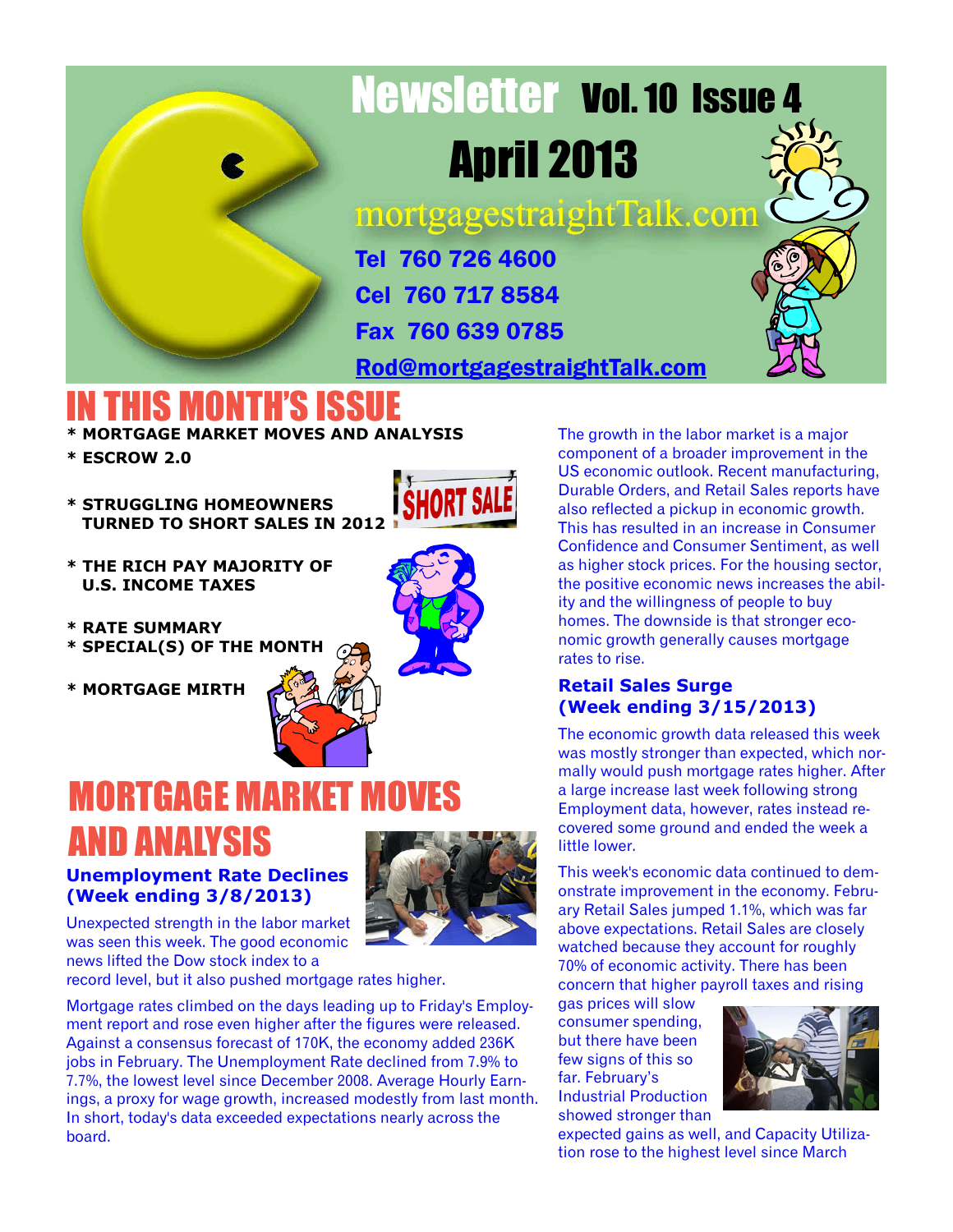2008. Weekly Jobless Claims dropped sharply, and Continued Claims declined to the lowest level since the middle of 2008. This kind of strong economic growth should support continued improvement in the housing market.

The headline monthly inflation reports reflected large increases due to rising gas prices, but core levels remained well within the Fed's comfort zone. The February Consumer Price Index (CPI) rose 0.7% from



January. By contrast, Core CPI, which excludes food and energy, increased just 0.2%. Fed officials prefer to look at core readings of inflation, which exclude the most volatile components and present a better indication of long-term trends. According to the Fed statement, core inflation levels below 2.5% do not pressure the Fed to scale back its bond purchase program, which has helped keep mortgage rates low. This month, Core CPI was 2.0% higher than one year ago, while the Core Producer Price Index (PPI) was even lower at 1.7%.

#### **(Week ending 3/22/2013)**



News of a Cyprus bank bailout proposal caused a flight to safety early in the week which helped mortgage rates. Investors then viewed the Fed statement released on Wednesday as negative for mortgage rates. The two factors roughly offset each other, and mortgage rates ended the week just slightly lower.

Banks in Cyprus, a member of the European Union, are in dire need of additional capital. Cyprus is a tax haven for foreigners and its banking sector is enormous compared to the size of its economy. The EU proposed

to loan Cyprus some of the needed funds, if Cyprus raised the rest through a one-time tax on all bank deposits. The bank deposit tax was very unpopular, and government leaders in Cyprus voted against the bailout plan without providing an alternative. EU officials have warned that they will cut off emergency funding for banks in Cyprus on Monday if Cyprus is not able to come up with the rest of the needed funds. Most analysts view the Cyprus bailout terms as a unique situation given its nature as a tax haven, but investors are nervous that the troubles may spread.

The Fed statement did not contain any major surprises, but investors did receive a little more information on the Fed's exit strategy from its current Treasury and MBS purchase program. When Fed officials are satisfied that there has been significant improvement in the labor market, they plan to gradually decrease the quantity of monthly purchases below the current level of \$85 billion. Even if the Fed begins to tighten in baby steps, the question is how big a reaction there will be in MBS markets when the Fed announces that the time has come. Signs of the impact were seen on Wednesday when concern that the Fed may begin to scale back its MBS purchases sooner than expected caused mortgage rates to rise.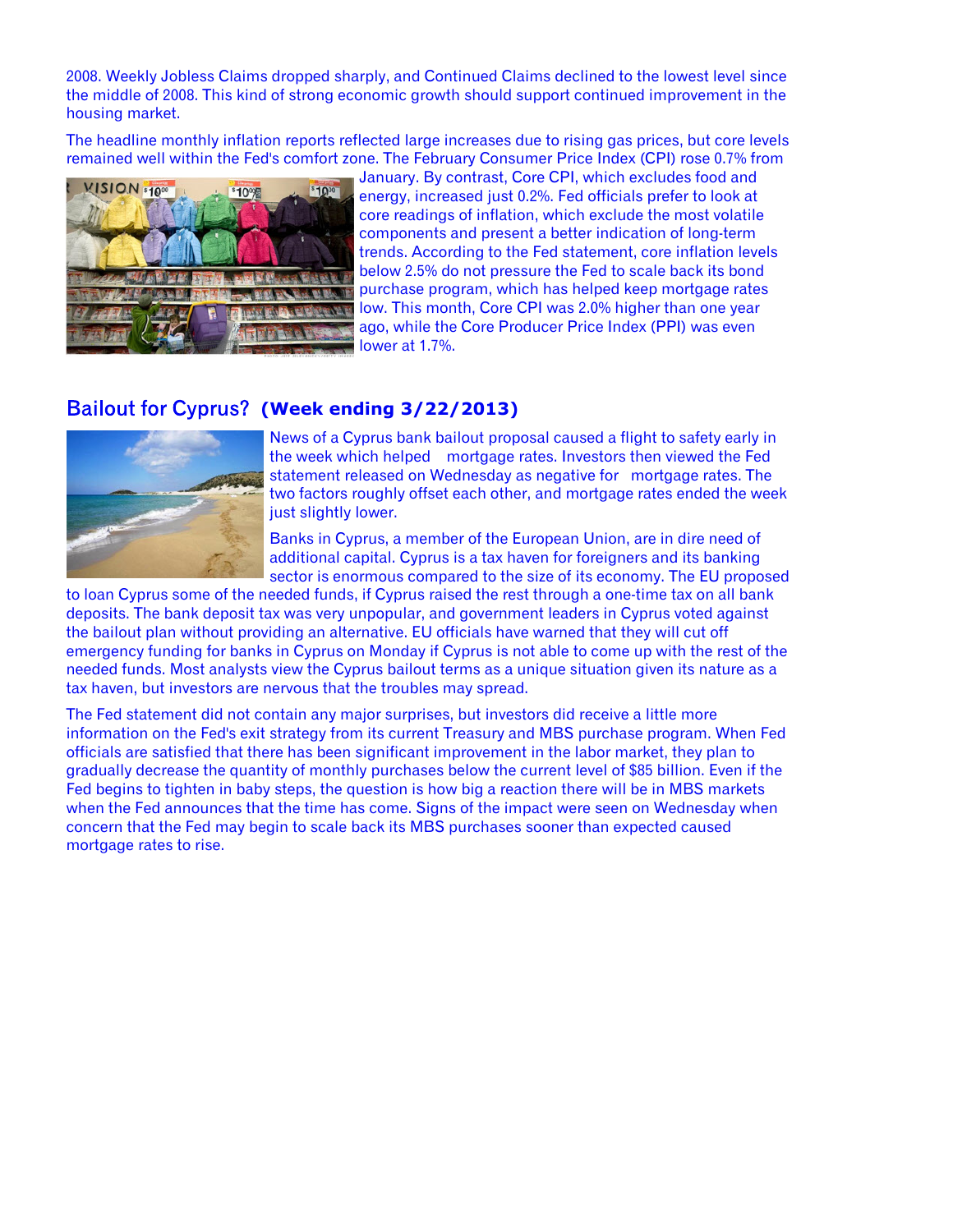### ESCROW 2.0

This month's topic may seem rather basic, but for firsttime home buyers it's not. To make it worthwhile for the more seasoned among us, I'll try to provide a few items of information with which even they may be unfamiliar or unclear on.

#### **WHAT IS ESCROW?**



The basic concept of escrow is to assure that both the buyer and the seller are protected during any real property transaction. To this end the services of a neutral third party are employed. Generally speaking, an escrow

agent's primary responsibility is to act as a trustee of funds and documents deposited with them and to follow the escrow instructions accordingly and make the proper disbursement of said funds and documents. In California, escrows are performed by Banks, Savings & Loans, Title companies, as well as Independent Escrow firms which are licensed by the State of California.

#### **WHAT IS ESCROW RESPONSIBLE FOR?**

An escrow is said to be "opened" when ALL signed Instructions are Returned with a Deposit of Funds to Escrow. In addition to its primary function as an intermediary to follow



the escrow instructions among buyer, seller, lender and realtor, escrow's other responsibilities involve computing a pro-ration of taxes, fire insurance, homeowner's association dues, interest, etc., as well as, ordering payoff statements (demands) in the case of a refinance or debt consolidation loan, requesting beneficiary's (Lender's) statements if needed, preparing documents to transfer the interest of the Seller to the Buyer, calculating the estimated funds needed to close, facilitating loan signings for a Lender, complying within the time limits imposed by the instructions, disbursing funds and documents and providing Buyer, Seller, Lender, and Realtor with copies of the closing statement. When these duties have been satisfied the escrow is said to have "closed". Among the reasons why escrows don't close as planned are that no one informed the escrow agent that the escrow was contingent upon the closing of another escrow or that the escrow was to close concurrently with another escrow.

#### **BUT, WHAT IF...**

If, for some reason, all instructions cannot be carried out by the end of the time limit, all parties involved are entitled to the return of documents, fees, funds and other related materials. On the other hand, they may mutually consent to extend the time period by changing the instructions.

#### **TIPS**

1. If you have a question, have your escrow number handy. It expedites responding to your inquiries and needs.

2. Identify yourself immediately. (Escrow information can only be given to the parties involved in the transaction).

#### **IMPOUNDS CONFOUND BUYERS AND BALLOON CLOSING COSTS**

As previously mentioned, escrow is charged with computing a pro-ration of taxes, fire insurance, homeowner's association dues. This brings us to one of the most confounding aspects of buying a home—taxes. Initially, it seems pretty straightforward but then things start to deviate from the rational. And, it is where escrow starts to really earn their money.

As most of you know the State of California's fiscal tax year begins on July 1 and ends on June 30. As such property taxes are a broken up into two six-month installments: the first half is from



July to December and the second half-year installment is for January through June. The tax authorities like to get your money a bit up front, so the July-December payment is levied and due on November 1st and becomes delinquent a little over a month later on December 10th. But then, the January-June installment jumps up the due and payable date by two months to February 1 and pushes back the delinquency date, not by a month and ten days as they did in the first half, but instead by 2 months and ten days to April 10th.

If escrow closes on or after November 1 most lenders require that the 1<sup>st</sup> installments are to be paid through escrow. If escrow closes on or after February 1st, the lender will usually require that the 2<sup>nd</sup> installment of taxes be paid through escrow, if they have not been paid.

It gets crazier still when one is establishing an impound account with the new lender. If a buyer's transaction closes in October the lender will collect 9 months of taxes but if the buyer closes in February only 1 month of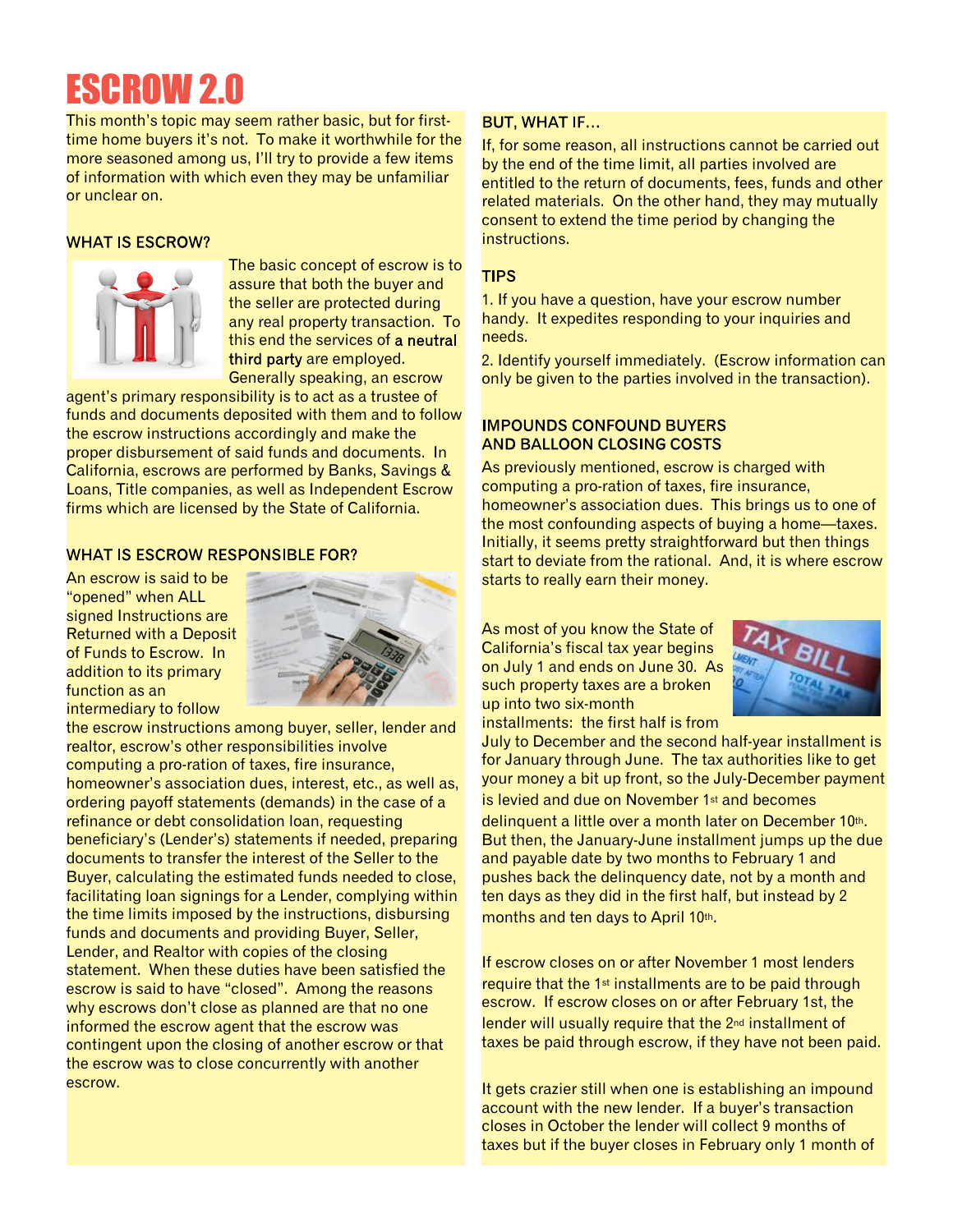taxes is required. Incidentally, taxes are assessed on March 1. If you buy a property in say September, the tax will be for the old assessed rate and the buyer will receive a bill for supplemental taxes at the new rate. Because of the presumably higher purchase price it will apportioned at .0833 per month based upon the number of months remaining until the end of the tax year, June 30. In this case it would be .833 x 10 months or .0833



In the event the taxes are not paid on a property the tax bill is stamped "Sold to State". If "Sold to State" appears on a tax bill, it is an indication of

delinquent taxes for one or more year. To redeem the property it will be necessary to pay the following (a) delinquency penalties, (b) costs, (c) redemption penalties, and (d) a redemption fee.

#### **FIRE INSURANCE**



Often when buying a home borrowers are surprised to find out that loans in excess of 80% of the appraised value, and all government loans (FHA and VA loans) require impounds for taxes, insurance and mortgage insurance. They are further surprised to discover that they must not only prepay a year's worth of fire insurance, but also establish an impound account with 2 months of prepaid premiums. When the annual premium is due again in 12 months, the lender pays the premium out of the borrower's escrow account. Typically, the borrower's first mortgage payment will not be scheduled until the second month following closing, which means there will be only 10 installments in the account when the annual premium is due again. For this reason the lender will collects 2 months reserves at closing.

#### **MORTGAGE INSURANCE**

If your loan requires mortgage insurance, escrow will require 2 months of mortgage insurance premiums as the norm. Again, the lender will escrow 2 months of the mortgage insurance premium to cover the initial 2 months when no mortgage payment is made.



#### **HOA DUES**

Like taxes, they are pro-rated, but unlike taxes escrow normally only collects two months worth.

#### **FIRPTA & CAL FIRPTA-GOVERNMENT IN YOUR POCKET**

Foreign Investment in Real Property Tax Act, (FIRPTA) requires Federal withholding of 10% of the sales price, regardless of the amount of profit from the transaction in the event that a foreign person would sell U.S. real estate and forget to file a U.S. income tax return. Similarly, California FIRPTA requires 3 1/3% withholding for "foreign persons" (which includes all non-Californians, including US citizens moving to another State).

The required payments are deposits on any tax liability owed. Like payroll tax withholding, this money is not lost; it is a deposit on actual tax owed. If too much is withheld, the overage will be refunded the following April by filing form 1040NR. If no tax is due, the entire deposit will be refunded.

Previously, where withholding was required under CAL FIRPTA, a Seller had to withhold 3 1/3% of the property's gross sale price. Now, for all transactions closing on or after January 1, 2007, a Seller may choose between the original withholding method or elect an alternate withholding amount based on the Seller's estimated gain. The alternate withholding amount will be based on the calculation of applying the maximum tax rate to that Individual or Entity, as Seller, to the Seller's estimated gain.

Escrow is essentially a hired intermediary that exists to protect the interests of principals in real estate transactions involving purchases and refinances. Its other primary functions are to attend to the various housekeeping chores associated with them such as pro-rations for interest, impounds for insurance and taxes, HOA dues, mortgage insurance, various state and federal withholdings, and balancing these general accounts.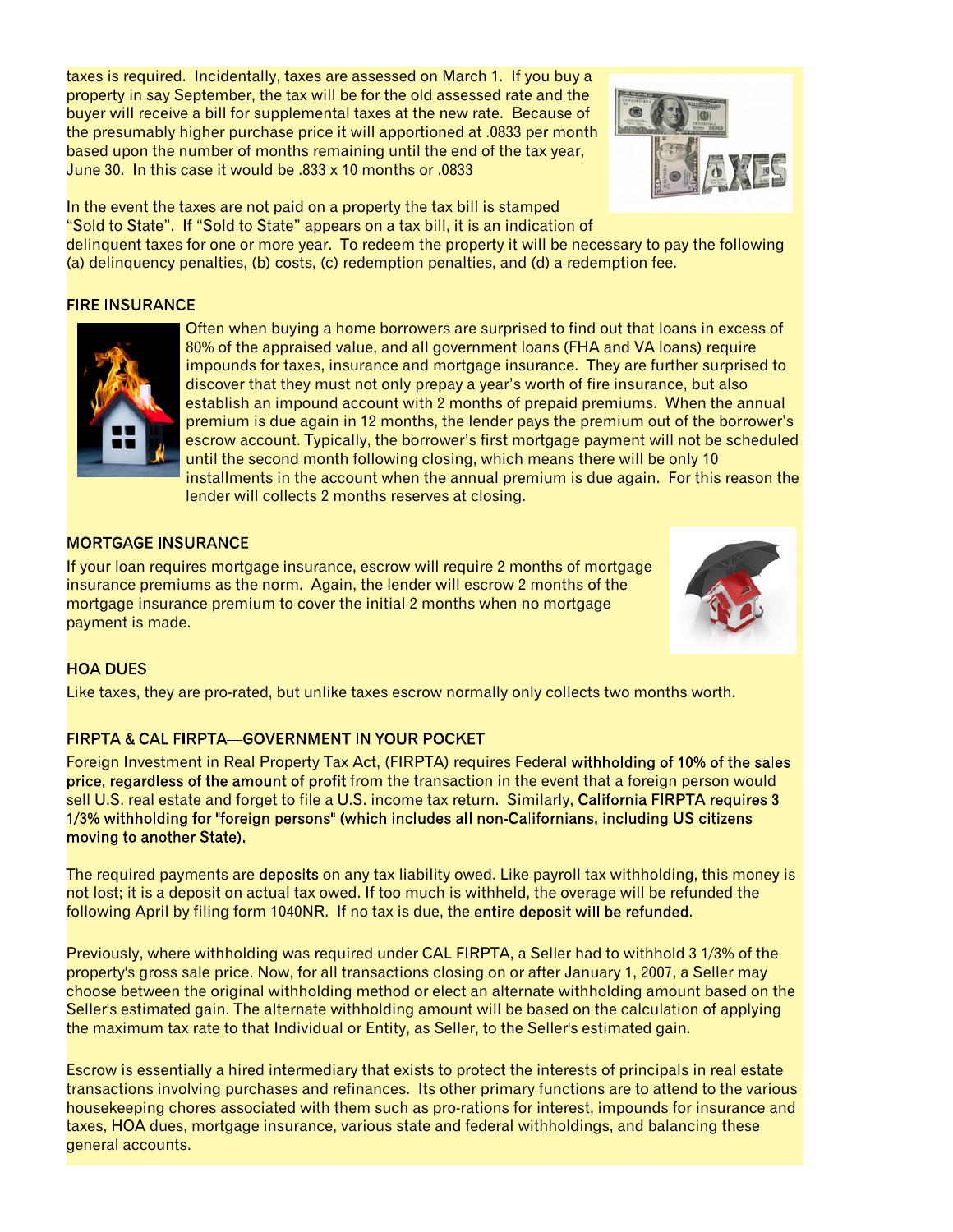A good escrow agent is worth their weight in gold.

My two favorites are:

· Diane Derr at Pacific Coast Title & Escrow, (714) 516-6700, 1111 E. Katella, Suite 120, Orange, CA 92867 Diane's operation is experienced, efficient, effective, and inexpensive.



PACIFIC COAST TITLE COMPANY

· Vickie Pio at Chicago Title & Escrow (858) 451-5600, 16766 Bernardo Center Drive, Suite 110, San Diego, CA 92128



Vickie is super-quick & amazing. For example, on a foreclosure purchase that was 48 hours away from being auctioned off, she somehow managed to get the docs signed, the loan funded and recorded, all in the same day.

### STRUGGLING HOMEOWNERS **TURNED TO SHORT SALES IN 2012**

Struggling homeowners increasingly turned to short sales to get out from under mortgage debt last year. There were nearly three times as many short sales as there were sales of foreclosed homes in 2012, according to RealtyTrac. Foreclosures accounted for 11% of all sales, down from 13% a year before.



Meanwhile, short sales rose 5% year-over-year, accounting for 32% of all home deals. We're seeing fewer of the most disruptive sales, the [bank-owned foreclosures], hitting the market but there are still a lot of distressed property sales. They're shifting to short sales, though.

In a short sale, homeowners sell at a price that is less than what they owe the bank, and the bank agrees to absorb the loss. Typically, a seller has to demonstrate some kind of financial hardship before the bank will approve the deal -- and forgive the unpaid debt. The bank then sells the house, typically at a better price than it would have gotten had the home gone into foreclosure.

During the fourth quarter, the average discount on a foreclosure was a whopping 39%, while the average short sale sold for 23% below market. The biggest spike in short sales last year occurred during the second half of the year. Fueling the increase was the National Mortgage Settlement, an agreement between the government and the nation's five biggest mortgage lenders which was finalized last February. Under the terms of the deal, the banks receive credit towards the settlement when they approve short sales for distressed homeowners. Of the \$45 billion in consumer relief that lenders have reported under that agreement, \$19 billion has gone toward forgiving debt in short sales, according to the latest report from the Office of Mortgage Settlement Oversight.



Many underwater homeowners were also scrambling to unload their properties before the Mortgage Forgiveness Debt Relief Act was set to expire December 31. Had the act been allowed to lapse, homeowners would have had to start paying income taxes on the portion of their mortgage that is forgiven in a foreclosure, short sale or principal reduction.

The growing number of short sales helped buoy the housing market and push distressed home prices higher last year. During the fourth quarter, for example, homes that were either bank-owned or in foreclosure sold for an

average of \$171,704, an increase of 4% from a year earlier. In Arizona, prices were 22% higher in the fourth quarter compared with late 2011. In Nevada, prices jumped 21%; and in California -- where short sales comprised more than a third of all sales—they increased 14%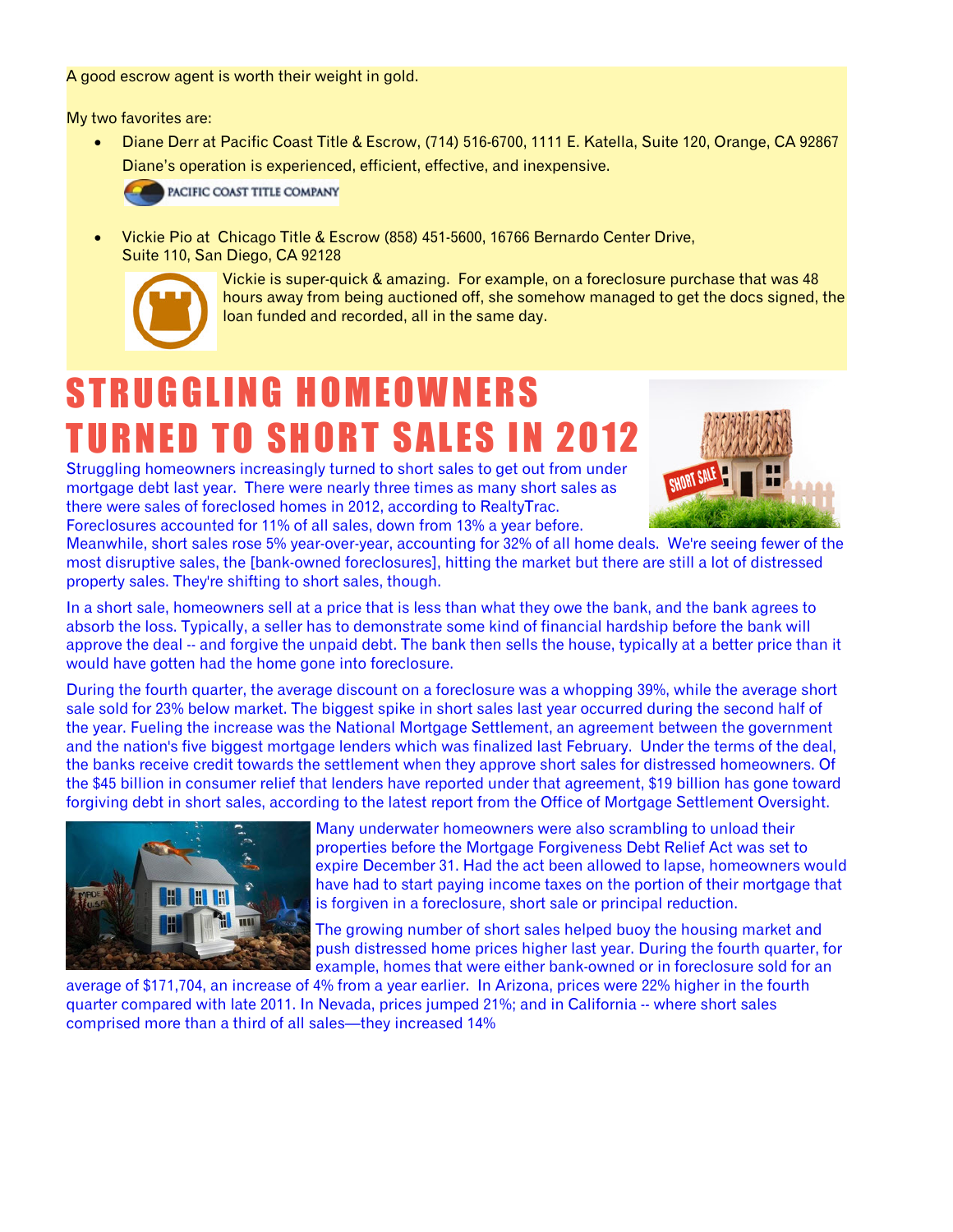### THE RICH PAY MAJORITY OF U.S. INCOME TAXES



Many people think that the rich are able to weasel their way out of taxes, but they actually pay an overwhelming majority of the taxes in the United States. What's more, their share of the tax burden is increasing. The top 10 percent of taxpayers paid over 70% of the total amount collected in federal income taxes in 2010, the latest year figures are available, according to the Tax Foundation, a think tank that advocates for lower taxes. That's up from 55% in 1986.

The remaining 90% bore just under 30% of the tax burden. And 47% of all Americans pay hardly anything at all -- a fact that got Republican presidential candidate Mitt Romney into political hot water last year. "There's been a huge

myth created that the rich aren't paying anything," said William McBride, the Tax Foundation's chief economist. "The rich pay a much higher rate than the poor."



These numbers may not tell the whole story though. The tax code is getting more progressive, said Roberton Williams, a senior economist at the centrist Tax Policy Center. In 1986 there were just two tax rates -- 15% and 28%. Now there are seven income tax brackets, going from a low of 10% to a high of nearly 40%. While taxes on investment income have declined a bit since 1986, incentives like child care and income tax credits for the poor have been greatly expanded. But the rich are able to take advantage of tax breaks too. That's why Williams said there's a popular notion that the wealthy are somehow cheating the tax man. In fact, the Tax Policy Center found last year that there about 4,000 households with incomes over \$1 million that were not paying anything at all.



Bob McIntyre, director of Citizens for Tax Justice, a liberal group, added that looking at just federal income taxes doesn't give the whole picture. When factoring in state and local taxes, the top 10% pay just under half the tab. And when calculating tax burden as a percent of income, the tax code is even less progressive. The top 10% paid an average of 30% of their income in local, state, and federal taxes in 2011, said McIntyre. That's not much different than the 25% percent paid by the middle class. "The system is a little progressive, but not much," McIntyre said.

Still, the wealthy are paying more taxes on a federal level simply because they are making so much more money. The top 10% of taxpayers take home 45% of the nation's income, according to Citizens for Tax Justice. Moreover, they seem to be getting richer all the time. "The vast majority of income gains have gone to the people at the top," he said. And it's this growing issue of income inequality that seems to anger people the most. Overall salaries and wages haven't even kept pace with inflation over the past few years.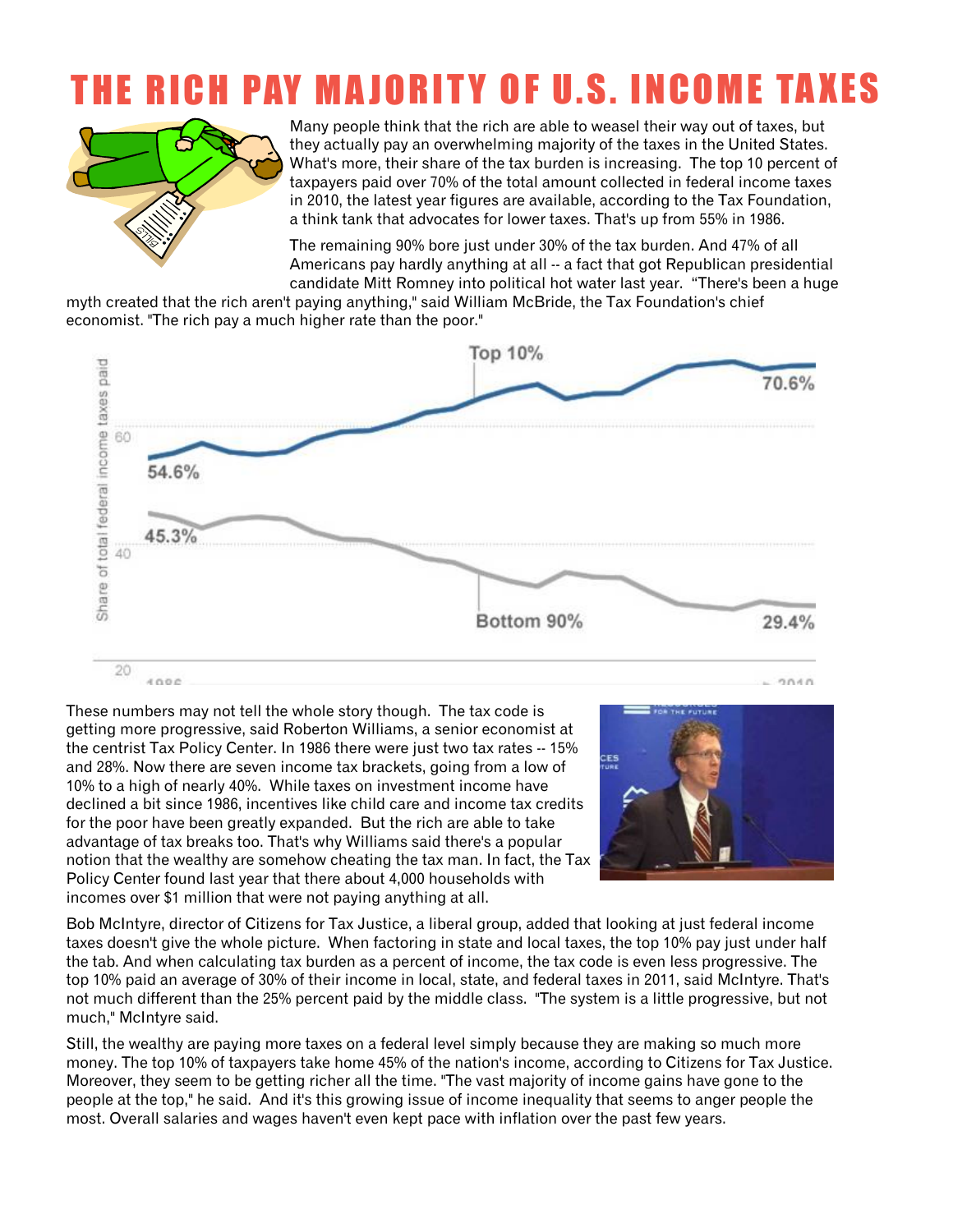## **MORTY'S MAILBAG**



Q. Sometime back, you wrote in a previous newsletter, that the difference between a PRE-QUAL LETTER and a PRE-APPROVAL LETTER was that in order to receive a pre-approval it was necessary for an underwriter to have actually reviewed a borrower's credit, income, assets and liabilities. I recently filled out a loan application with Ameriprise and they issued me a pre-approval for a \$900,000

purchase money loan and I know my finances were not reviewed by an underwriter. If what you say is so, how did they manage this?

A. In all likelihood they didn't and most probably you didn't receive a pre-approval, either.

What you received in effect was a pre-qual letter issued by the Ameriprise rep (mortgage banker). Laymen, realtors, mortgage bankers AND mortgage brokers mistakenly use them interchangeably and incorrectly. It is all too common. Though, in your case, I suspect it was likely deliberate because pre-approved sounds better than pre-qualified to most people. (I have had realtors call me back after issuing a pre-qual letter and ask if I might re-write it so that it states that their client is pre-approved. Their concern is that in the event of multiple offers on a purchase because all things being equal, the seller is much more apt to go with the buyer that's been pre-approved as compared to pre-qualifed. Typically, neither party fully understands the technical difference between the two. But, unfortunately, at this point, the terminology has become so degraded that the difference between the two is functionally nil).

Mortgage bankers have been deliberately misstating the case for years. You have probably received a letter in the mail congratulating you on being pre-approved for a new credit card with a certain limit. This, like so many other marketing ploys are, in effect, come-ons. If you read the fine print, the letter is guaranteeing you nothing. They want you to apply for the card AND THEN based upon their investigation of your credit, they will then grant you a card with a limit and interest rate that may be much different than what was referenced in the initial congratulatory letter.



Pre-qual letters came about because real estate agents justifiably did not want to waste their time driving around a bunch of *Lookie-loos*, people who often masquerade as buyers but have no real intention of ever buying. The other concern of agents was that they did not want to show them houses that they couldn't afford.

The designation Pregualified means that, I, as a broker, have reviewed the clients' finances and based on their application and various lenders' guidelines can attest to their ability to qualify for a home purchase with

a specified loan amount. The client's ability to qualify is based on his or her credit score, income, assets, liabilities, employment and residential history. The purpose of a pre-qualification letter is two fold: 1) for the prospective buyer, it gives him/her an approximate price range in which to shop and 2) when an offer is made it indicates to the seller that the bidder is qualified to purchase the house in question. Because loan officers do not approve loans, a pre-qualification letter is not a commitment to lend.



Similarly, a pre-approval letter is not a commitment to lend. Technically, Pre-approved used to be a step up because it meant that the client's application and finances had been reviewed by an ACTUAL UNDERWRITER. As it is currently bandied about, it no longer does. In fact, as stated earlier, for all intents and purposes there is no longer any difference between the two. The reason that I declared that you hadn't received an actual pre-approval is because in today's lending environment no lender is going to waste their underwriter's time on blanket approvals for what are not even real deals, but only potential ones.

Underwriters only get involved AFTER there is an accepted offer and the borrower's loan application has been submitted for underwriting approval. If lending institutions were to have their underwriters review POTENTIAL client for blanket approvals, they would have to either a) hire many more underwriters thereby making loans far more costly, or b) if they didn't increase their underwriting staff, approval would take far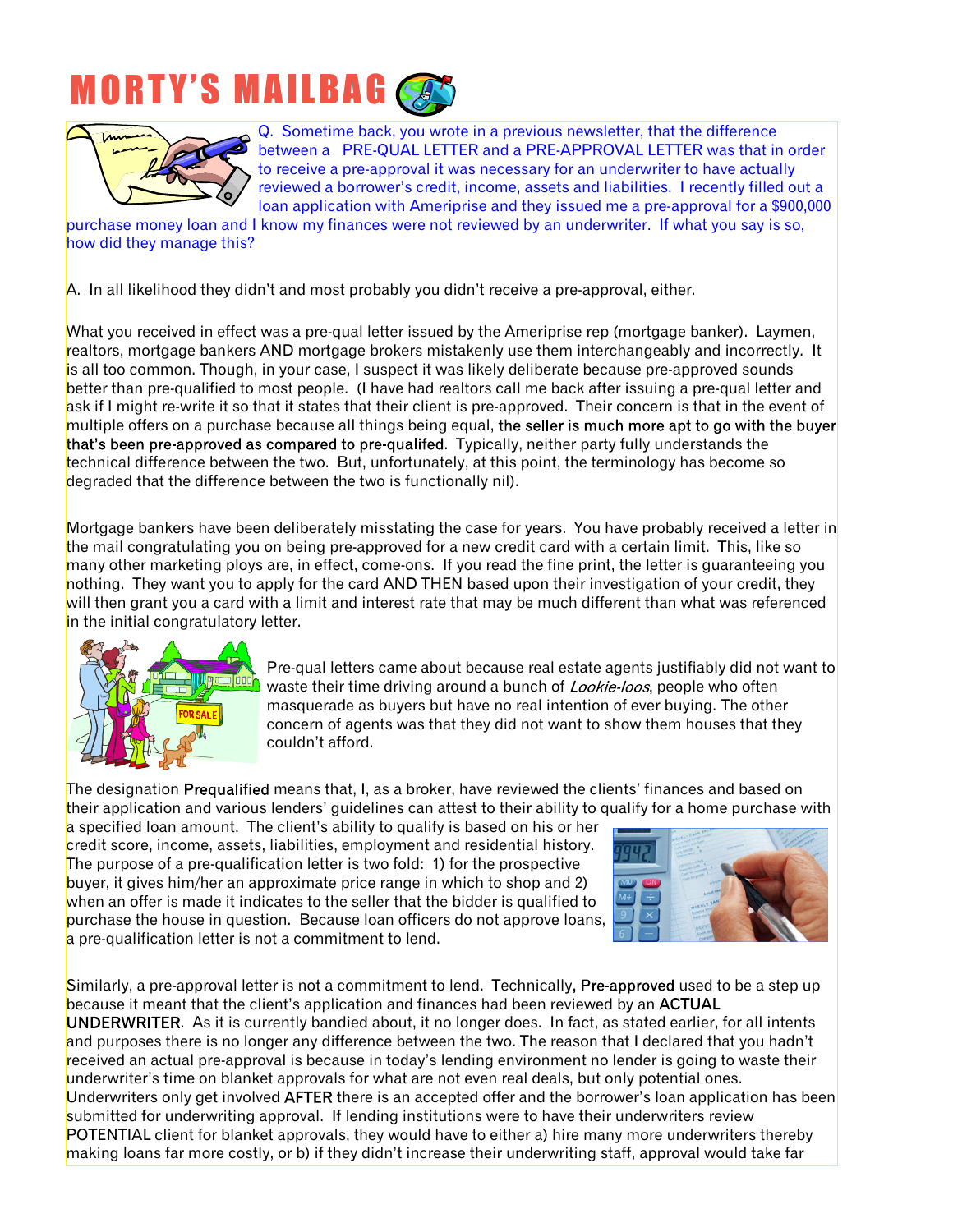longer than it does today. As it is, underwriters are admonished to look at a file only two times 1) to do the initial underwrite and 2) to sign off when ALL of the conditions are in. They will not allow brokers to submit conditions in a piecemeal fashion because they do not want to revisit a file any more than absolutely necessary.

So, when a bank says that someone is preapproved it likely means that a mortgage banker (the in-house equivalent of a loan officer or mortgage broker) has "pre-qualified" a customer in effect averring that the client would likely be approved by that bank's underwriter. In effect, he or she has "pre-qualfied" the customer on the basis of their bank's lending guidelines.

The bottom line in both cases is that whether one has been pre-qualified or "pre-approved", it will take the same amount of time to receive an actual approval. There is no short-cutting the process with one over the other, nor is there greater certainty of receiving actual loan approval from a prequalification letter as opposed to the spuriously named pre-approval. It is much ado about little. NOTE: Despite the foregoing, I have one lender that claims they will do TBDs (To Be Determined) purchases not yet in contract and underwrite them in 72 hours.

Finally, even when a client receives an ACTUAL LOAN APPROVAL it is a **CONDITIONAL APPROVAL** because although the loan approval is a commitment to lend, it is a provisional one. That is PROVIDING THAT the borrower can prove what he, she or they have claimed to be true on their loan application (a.k.a.form  $1003$ ). It is also predicated on a variety of things, e.g., the buyer can prove that they have they have the assets they claim on their loan application, e.g. X amount in their checking account or Y amount in stocks and bonds (for reserves), etc.,

that they have been employed 2 or more years, that their tax returns match up with what they filed with the IRS (form 4506-T) that the property will appraise for the purchase price, there is a clear title report, and any additional conditions stipulated by the underwriter in accordance with the lender's guidelines.

#### DO and DU APPROVALS

Another thing that most people don't understand is that a broker can get certain types of loan approval via automated underwriting engines in an hour or so by running what's called a Desktop Underwriter (DU) for Fannie Mae loans, Loan Prospector (LP) [for Freddie Mac loans] or Desktop Originator (DO) approval. This basically applies only to conventional Fannie/Freddie loans (those with conforming loan amounts under \$417,000 (conforming) or high balance conforming amounts (under \$546,250 in San Diego county and \$625,500 in L.A. and Orange counties). The catch is that 1) it is not free, it costs about \$30/file 2) you may receive an approve/eligible via DU, LP or DO but then the actual underwriter may decline the file for a various reasons like length of employment, occupation, investor overlays, etc . So, the thing to do is to wait until one has an accepted offer and then if it is deemed necessary, run a D/O or D/U approval. If a mortgage broker knows what they are doing, this is usually superfluous, but still it is no guarantee of actual loan approval for the reasons stated above.

#### **APPROVAL = LOAN COMMITMENT**

This is the real deal. It's the last step in the process. After the property has been appraised, the buyer's documentation satisfactorily verified and the other elements such as Title and Escrow have come together, the actual loan commitment is APPROVED. Essentially, this is when the lender says, "Everything looks fine—let's go to docs (signing).

I hope my parsing the differences here, once and for all, clarifies the distinctions between prequalified, preapproved and an ACTUAL loan approval.

Recipients of the newsletter are invited to Ask Morty any real estate or financing questions. The answer to the question will be answered either by phone or email and posted in the next issue for the benefit of all. Questions may be forwarded via mail phone or fax. Due to the high incidence of spam, if you email me a question it needs to identified as "real estate question" on the subject line of the email. (See front of issue for phone and fax numbers). Morty's email address is [morty@mortgagestraightTalk.com](mailto:morty@mortgagestraightTalk.com)